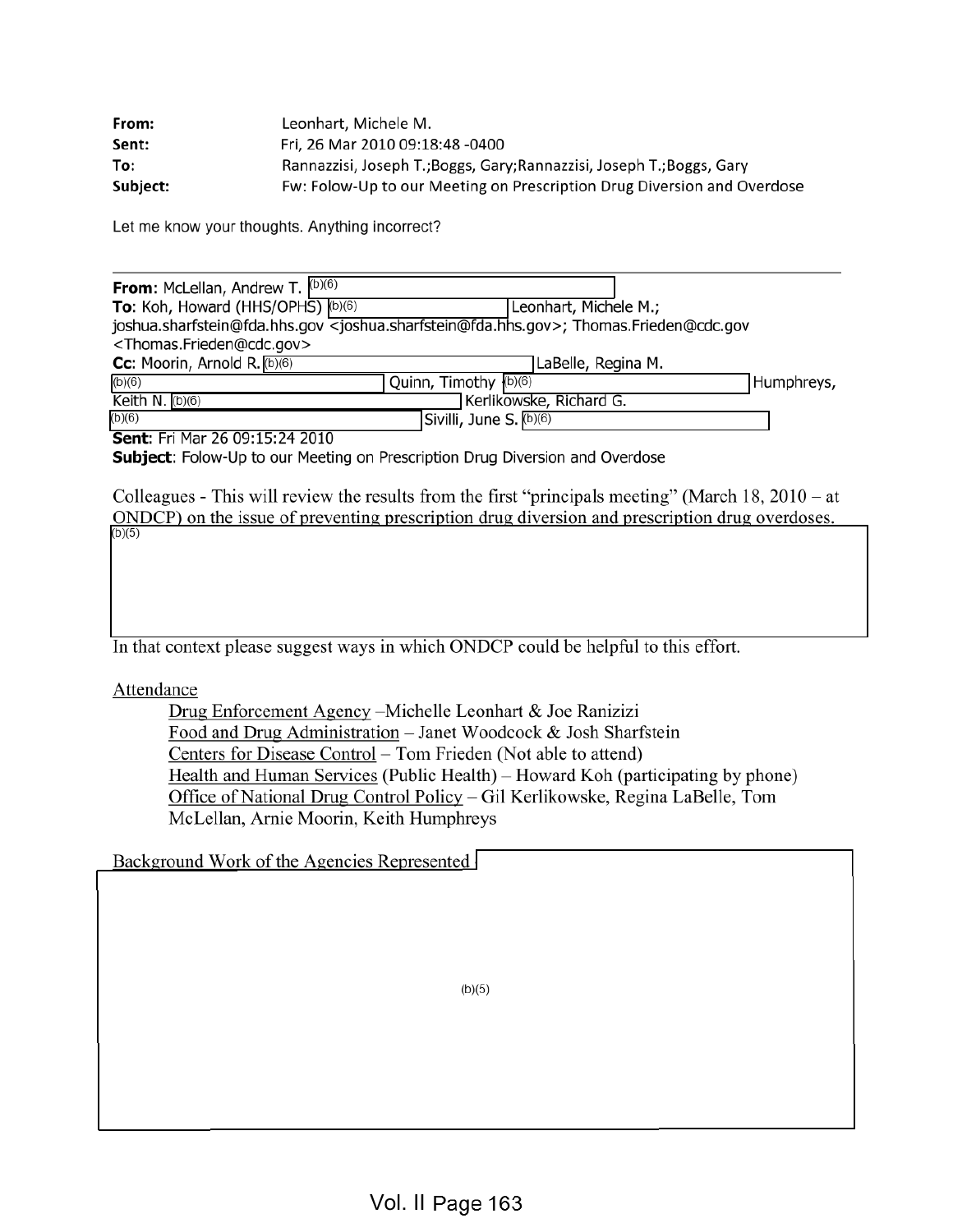(b)(5)

b)(5)

Differentiating the Problem and Describing Solutions

Problems With Existing Agency Controls – At the meeting all agencies reported one of more problems with existing efforts to reduce prescription drug diversion and overdose:

(b)(5)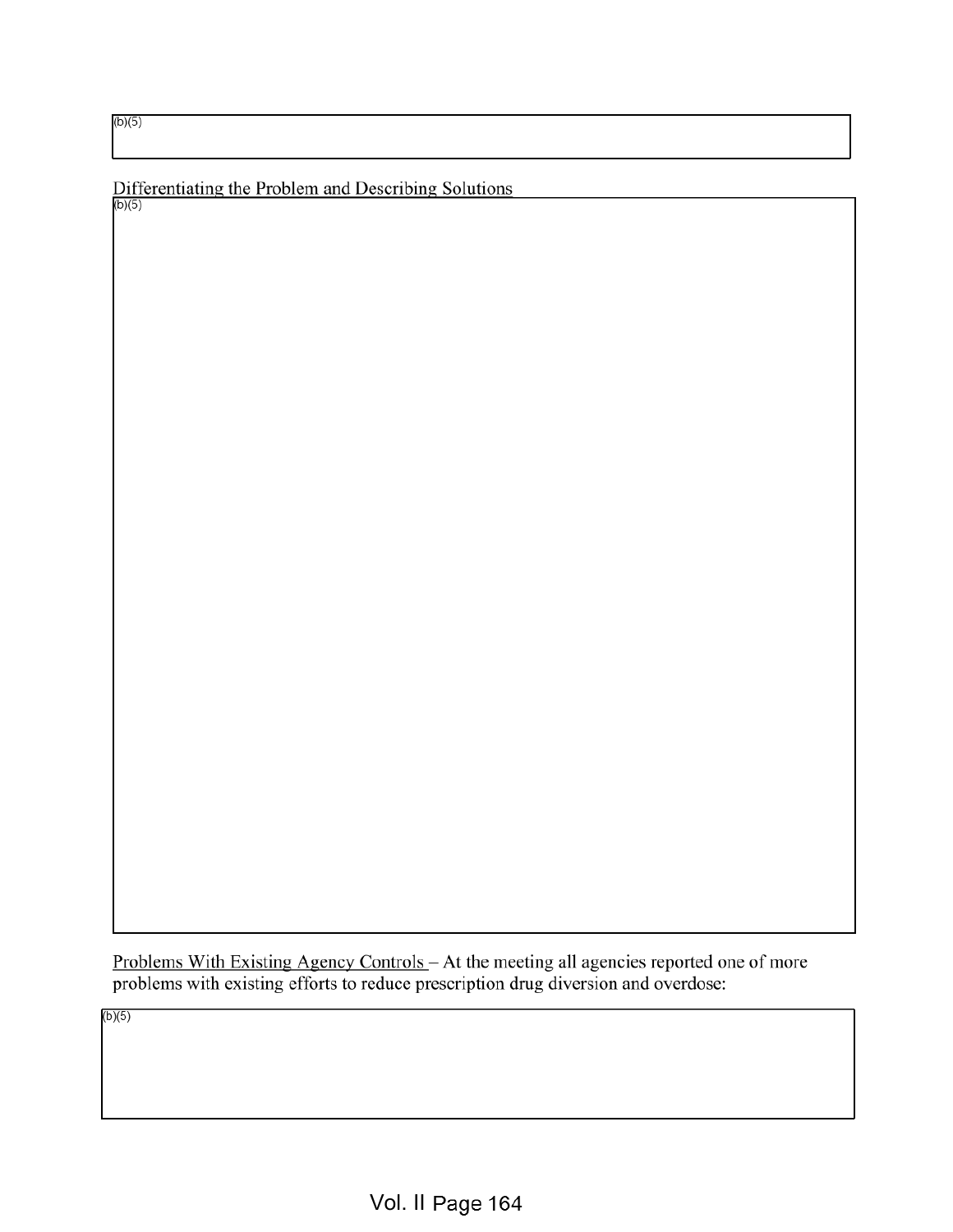(b)(5)